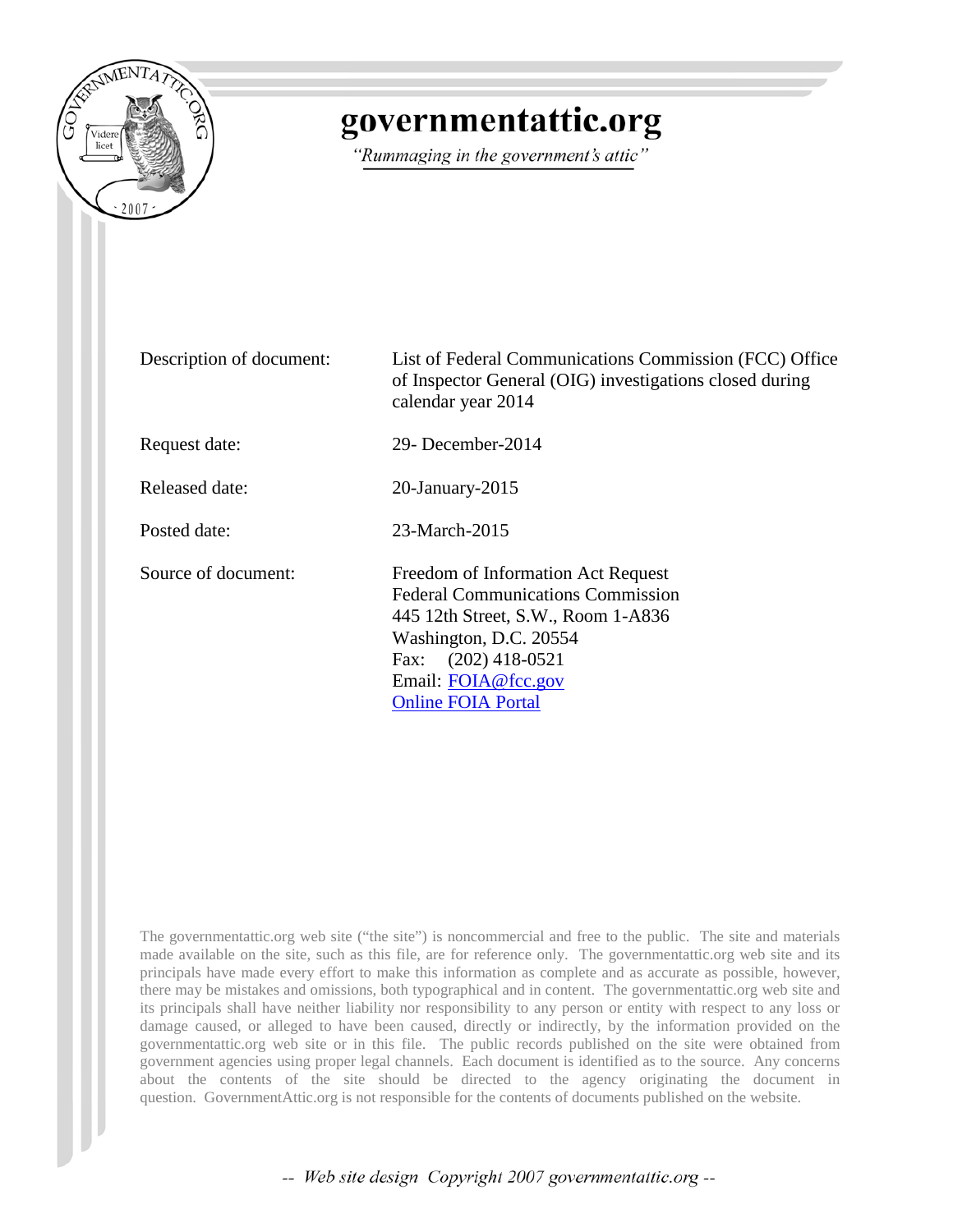*OFFICE OF INSPECTOR GENERAL Washington, D.C. 20554* 



**January 20, 2015** 

## Re: FOIA Control No. 2015-153

This letter responds to your Freedom of Information Act (FOIA) request dated December 29, 2014 and received December 30, 2014, which was assigned the above FOIA control number by the Federal Communications Commission (FCC) FOIA Control Staff. The FCC response is due February 4, 2014.

Your FOIA request seeks "a copy of the list or printout or database listing of IG investigations closed during calendar year 2014." The included spreadsheet is a printout from our Case Management System (CMS). The names of individuals subject to investigation, as well as the names of the investigators, have been redacted pursuant to FOIA exemptions 6 and or 7. 5 U.S.C  $\S$  552 (b)(6),(7).

Under the FOIA, 5 U.S.C.  $\frac{552(a)(4)(A)}{A}$  and section 0.0470 of the Commission's rules, 47 C.F.R. § 0.470, we must charge FOIA requesters certain fees depending on the classification of the requester into one of three categories defined in section 0.466 of the Commission's rules, 47 C.F.R. § 0.466. You have been classified as an "all other requester" 47 C.F. R. § 0.466(a)(8), responsible for "the full, reasonable direct cost of searching for and reproducing records that are responsive to the request" excluding that "the first 100 pages of reproduction and the first two hours of search time."  $47$  C.F.R. §  $0.470(a)(3)$ . The records in response to this FOIA constituted less than two hours of search time and fewer than 100 pages; therefore, you will not be charged any fees.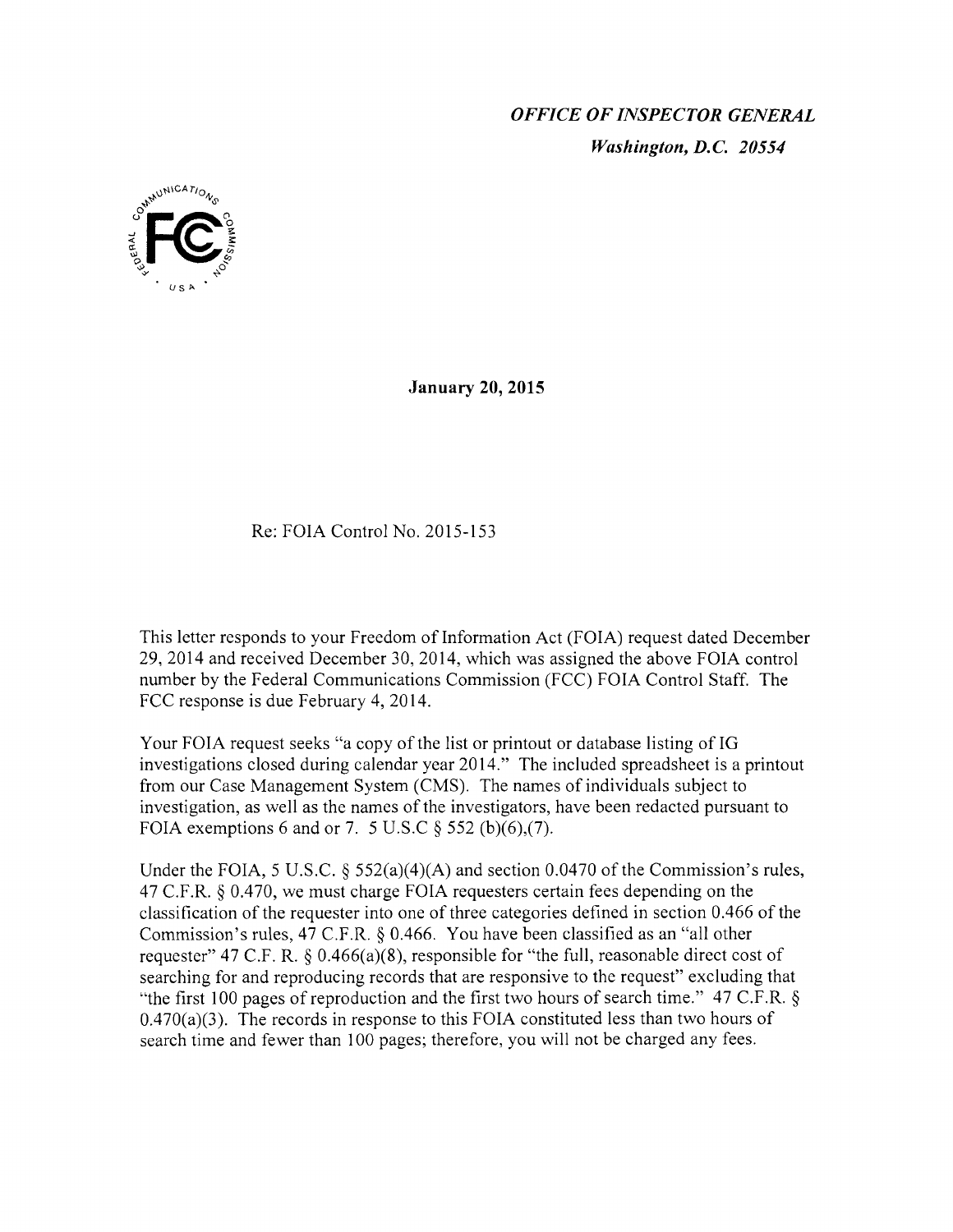If you believe that this letter constitutes a denial of your request, you may file an application for review with the FCC's Office of General Counsel within 30 calendar days of the date of this letter in accordance with section  $0.461(i)$  of the Commission's rules,  $47$ C.F.R. § 0.461(j).

If you have any questions in this regard, please feel free to contact Mr. Shields at christopher.shields@fcc.gov.

Sincerety/<br>Jay (/Li/hlen<br>Jay C. Keithley

Assistant Inspector Gerkeral-  $\frac{1}{2}$ Investigations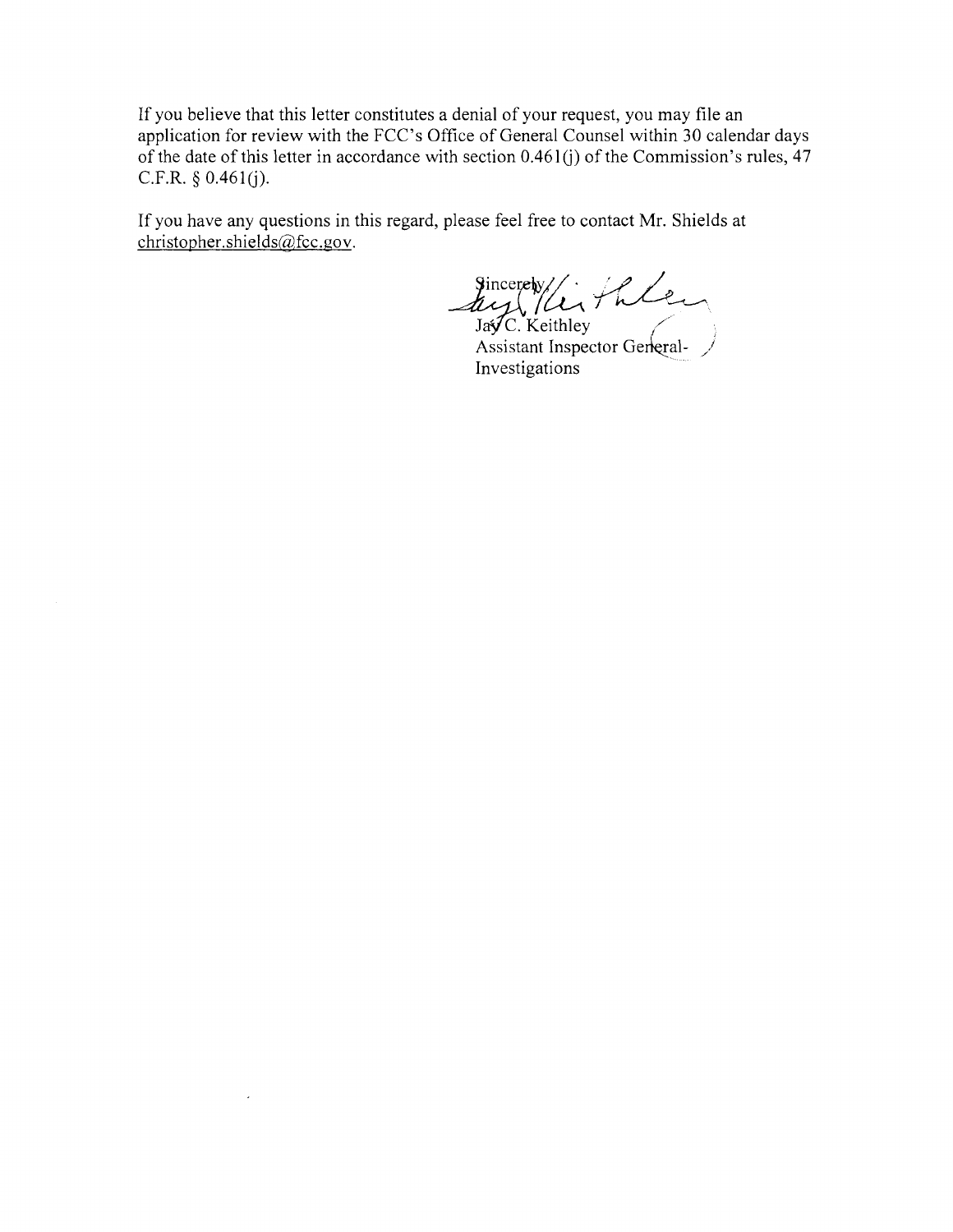## Federal communications commission Office of Inspector General Cases Closed During Period Report Case Types: All Cases State: All States For the Period Between: 01/01/2014 and 12/31/2014

| <b>NUMBER</b>       | <b>TITLE</b>                                                                                              | <b>AGENT</b> | <b>STATE</b>                  | <b>PROGRAM</b>   | OPENING DATE CLOSING DATE |            |
|---------------------|-----------------------------------------------------------------------------------------------------------|--------------|-------------------------------|------------------|---------------------------|------------|
| OIG-I-15-0010       | OFFICE TOO MANY<br>EB<br><b>MANAGERS</b>                                                                  |              | Colorado                      | Internal         | 10/31/2014                | 12/30/2014 |
| OIG-I-14-0023       |                                                                                                           |              | New York                      | Internal         | 4/14/2014                 | 11/20/2014 |
| OIG-I-14-0017       | ALLEGATIONS OF PERJURY IN EEO<br>PROCEEDINGS BY FCC REGIONAL<br>DIRECTOR                                  |              | California                    | Internal         | 12/30/2013                | 11/5/2014  |
| OIG-I-14-0011       |                                                                                                           |              | District of Columbia Internal |                  | 2/3/2014                  | 9/23/2014  |
| OIG-E-14-0027       |                                                                                                           |              | <b>Puerto Rico</b>            | E-Rate           | 4/1/2014                  | 9/23/2014  |
| OIG-E-12-0013       | <b>EAST CHICAGO PUBLIC LIBRARY</b>                                                                        |              | Indiana                       | E-Rate           | 10/11/2011                | 9/22/2014  |
| OIG-I-14-0020       | <b>GROSS MISMANAGEMENT AND</b><br><b>GROSS INCOMPETENCE</b>                                               |              | Colorado                      | Internal         | 4/3/2014                  | 9/22/2014  |
| OIG-E-13-0032       | <b>ENTERPRISES, INC.</b>                                                                                  |              | California                    | E-Rate           | 6/5/2013                  | 9/16/2014  |
| OIG-I-14-0018       |                                                                                                           |              | Maryland                      | Internal         | 3/12/2014                 | 9/16/2014  |
| OIG-I-14-0022       |                                                                                                           |              | District of Columbia Internal |                  | 2/3/2014                  | 9/16/2014  |
| OIG-I-14-0024       |                                                                                                           |              | District of Columbia Internal |                  | 4/28/2014                 | 9/16/2014  |
| OIG-I-14-0028       |                                                                                                           |              | District of Columbia Internal |                  | 6/19/2014                 | 9/16/2014  |
| OIG-I-14-0029       |                                                                                                           |              | District of Columbia Internal |                  | 7/21/2014                 | 9/16/2014  |
| OIG-I-14-0035       |                                                                                                           |              | District of Columbia Internal |                  | 7/30/2014                 | 9/16/2014  |
|                     | OIG-HC-12-0036 RURAL TELEPHONE BANK                                                                       |              | New Jersey                    | <b>High Cost</b> | 9/30/2008                 | 7/9/2014   |
| OIG-I-14-0021       | DELAY IN SSECTRUM ALLOCATION<br>POLICY AND INTERFERENCE<br><b>ENFORCEMENT</b>                             |              | District of Columbia Internal |                  | 4/7/2014                  | 7/1/2014   |
| OIG-E-13-0004       | <b>MERRIMACK</b>                                                                                          |              | Massachusetts                 | E-Rate           | 11/6/2012                 | 6/4/2014   |
| OIG-I-13-0026       |                                                                                                           |              | District of Columbia Internal |                  | 4/30/2013                 | 6/4/2014   |
| OIG-1-14-0004       | <b>ACCUSATION OF</b><br><b>WIRELESS</b><br>UNDERPAYING DATA REFUNDS<br><b>ACCORDING TO CONSENT DECREE</b> |              | District of Columbia Internal |                  | 7/3/2013                  | 2/21/2014  |
| OIG-I-14-0014       | CONTRACTING AND PURCHASING<br>CENTER HOTLINE WHISTLEBLOWER<br><b>COMPLAINT SUMMARY</b>                    |              | District of Columbia Internal |                  | 1/31/2011                 | 2/21/2014  |
| OIG-B-12-0012 ISSUE | NETWORK - OPEN INTERNET                                                                                   |              | Illinois                      | Broadband        | 1/30/2012                 | 2/19/2014  |
| OIG-E-12-0102-A     | <b>DALLAS INDEPENDENT SCHOOL</b><br>DISTRICT - COMPLIANCE PLAN<br>TRACKING                                |              | Texas                         | E-Rate           | 6/25/2009                 | 1/31/2014  |
| OIG-I-12-0020       |                                                                                                           |              | District of Columbia Internal |                  | 9/15/2011                 | 1/28/2014  |
| OIG-E-13-0020       |                                                                                                           |              | Michigan                      | E-Rate           | 3/5/2013                  | 1/28/2014  |

## CASES CLOSED DURING PERIOD